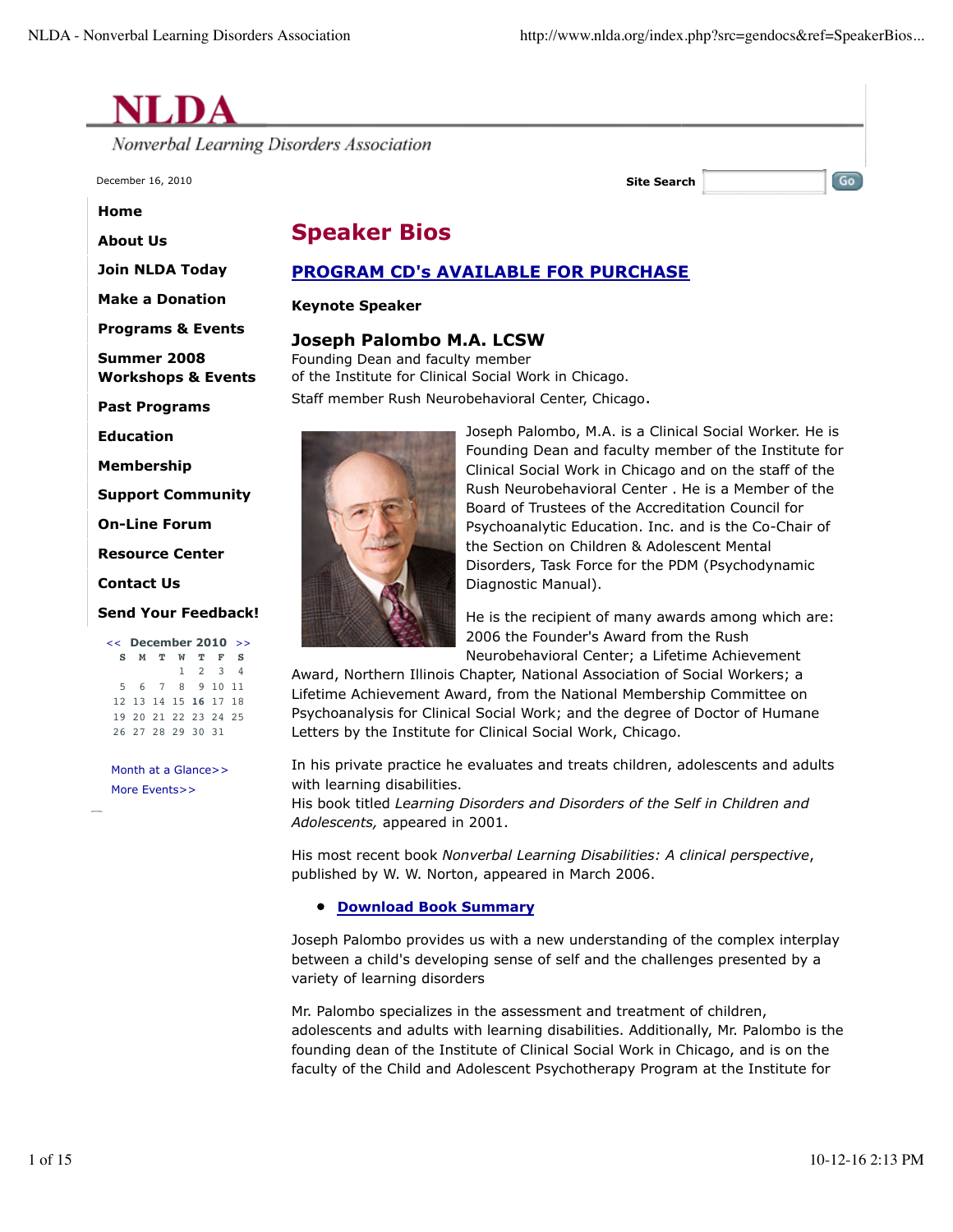Psychoanalysis in Chicago at the Rush Neurobehavioral Center, Rush-Presbyterian-St. Luke's Medical Center, Department of Pediatrics, where he serves as consultant to the staff and provides in-service training.

Website: www.josephpalombo.com

#### **Presentation Summary:**

## **A New Look at NLD: Its Social and Emotional Features** by **Joseph Palombo**

This presentation is devoted to a consideration of the social and emotional problems of children and adolescents with nonverbal learning disabilities. A comprehensive account of these children's social-emotional problems must include consideration of the three major domains of knowledge the neurobehavioral, the social, and the intrapersonal. A set of subtypes of NLD becomes evident from these considerations. The presentation will conclude with a discussion of the differentiation between NLD and Asperger's Disorder based on an expanded definitions of NLD subtypes.

Goals/objectives of the presentation

The participants in this seminar will:

- 1. be able to differentiate two basic subtypes of NLD: those that involve deficits in the perception of nonverbal signs and those that involve difficulties in the comprehension of those signs.
- 2. be able to appreciate the constrains imposed on a child's development by the interaction among the neuropsychological deficits, the social impairments, and the intrapersonal dynamics.
- 3. be able to distinguish between those who are affected by Asperger's Disorder and those who simply have NLD.

Questions the participants should be able to answer:

- 1. What are the different subtypes of NLD?
- What constraints do the neuropsychological deficits, the social 2. impairments, and the intrapersonal dynamics impose on a child's development?
- 3. What are the characteristics that distinguish person's with NLD from those with Asperger's Disorder?

## **Tony J. Simon, Ph.D.**

Associate Professor of Psychiatry & Behavioral Sciences University of California, Davis

Neurocognitive Profiles of Children from Several Nonverbal Learning Disorder Populations

Chromosome 22q11.2 deletion, Turner and Fragile X syndromes share some phenotypic but not genotypic characteristics. Individuals from each population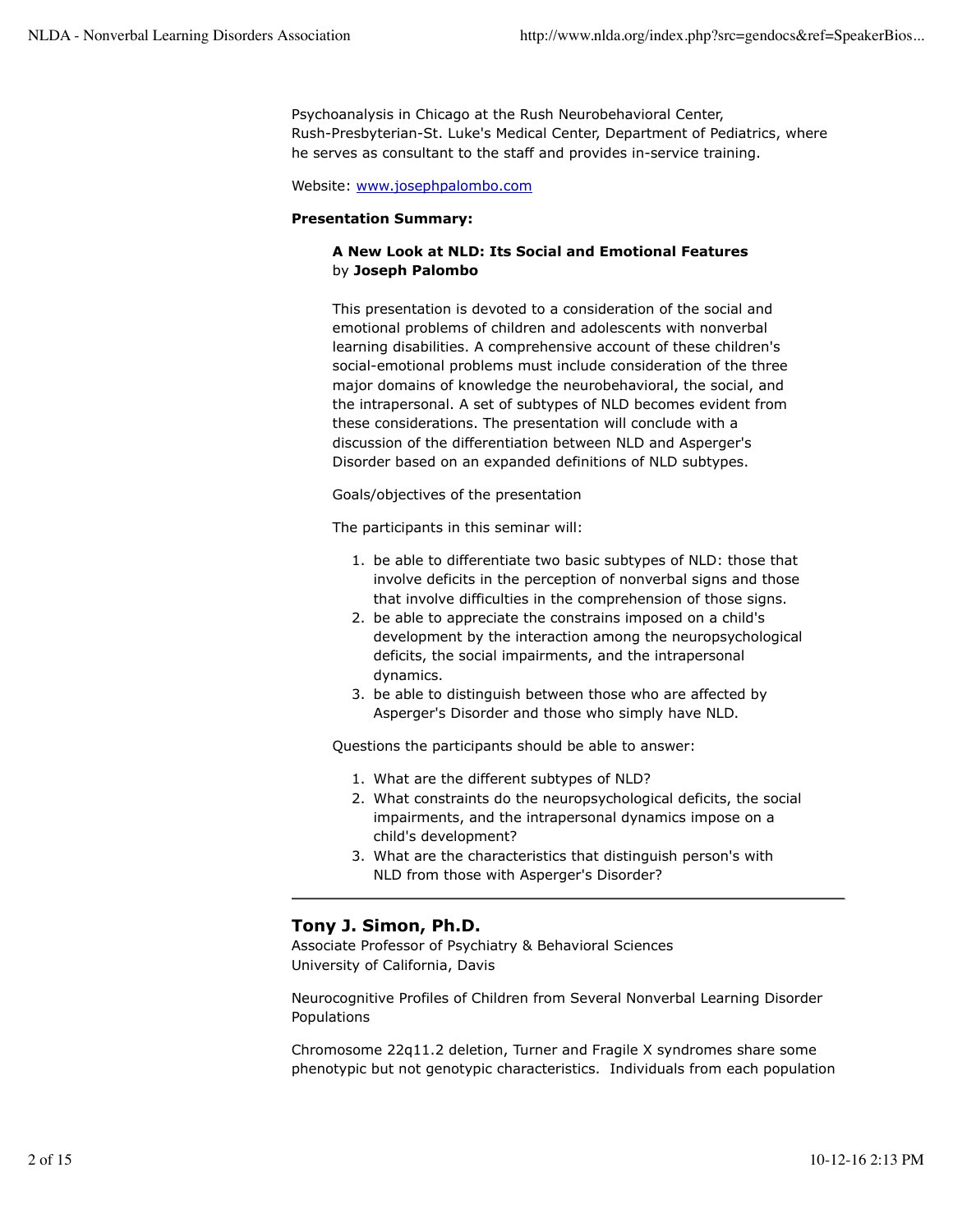show strength in verbal and weakness in visuospatial, visuomotor and numerical cognition domains and some impairments of executive function.

This overlap was the basis for our detailed neurocognitive investigation into possible common biological and functional bases for the shared impairments. We study children aged 7 to 14 using Magnetic Resonance Imaging to measure brain structure, function and connectivity. We also employ a set of experimental cognitive tests to examine the performance of neural circuits, particularly the frontoparietal attention system that subserves the operation of three attention networks.

I shall discuss the patterns of similarity and difference that we have found and discuss some implications for future plans involving the design of therapeutic interventions.

Website: Cognitive Analysis & Brain Imaging Laboratory http://cabil.mindinstitute.org

## **Kelli Bond, B.A., SPHR**

Principal Consultant, Kelli Bond Associates - Cypress, CA and Founder/Moderator, NLD-In-Common Online Support Group

For veteran NLDA presenter Kelli Bond, 2007 marks three milestones-her first year of graduate school, 30 years in a career combining human resources and organizational communications, and 45 years since her family first concerned themselves with neuropsychological differences. A life member and past president of the American Society for Training & Development's Orange County, California chapter, Kelli launched and continues to run the eight-year-old NLD-In-Common online support group. Last year, she became a charter member of the California Diversity Council's Greater Los Angeles Advisory Board, and earned the Senior Professional in Human Resources credential from the Human Resources Certification Institute and Society for Human Resources Management.

### **Presentation Summary:**

Concurrent Session - Friday, March 16, 2007 - 8:15 a.m. **Working with HR When NLD is in the Picture**

That application or résumé is sent...or is about to be. Now what? Employment-related processes and procedures can mystify anyone-but especially if you or your loved one has NLD or a related condition! This lively presentation will cover hot issues (outside the job interview itself) most often involving the organization's human resources department. Topics include approaching employers on behalf of your loved one with NLD, perfecting your online persona, explaining background check variances, dealing with drug testing and pre-employment physicals, disclosing NLD, weathering those waiting periods for benefits, adding value to training sessions including orientation, handling performance management meetings, getting time off for you (or your loved one with NLD) under the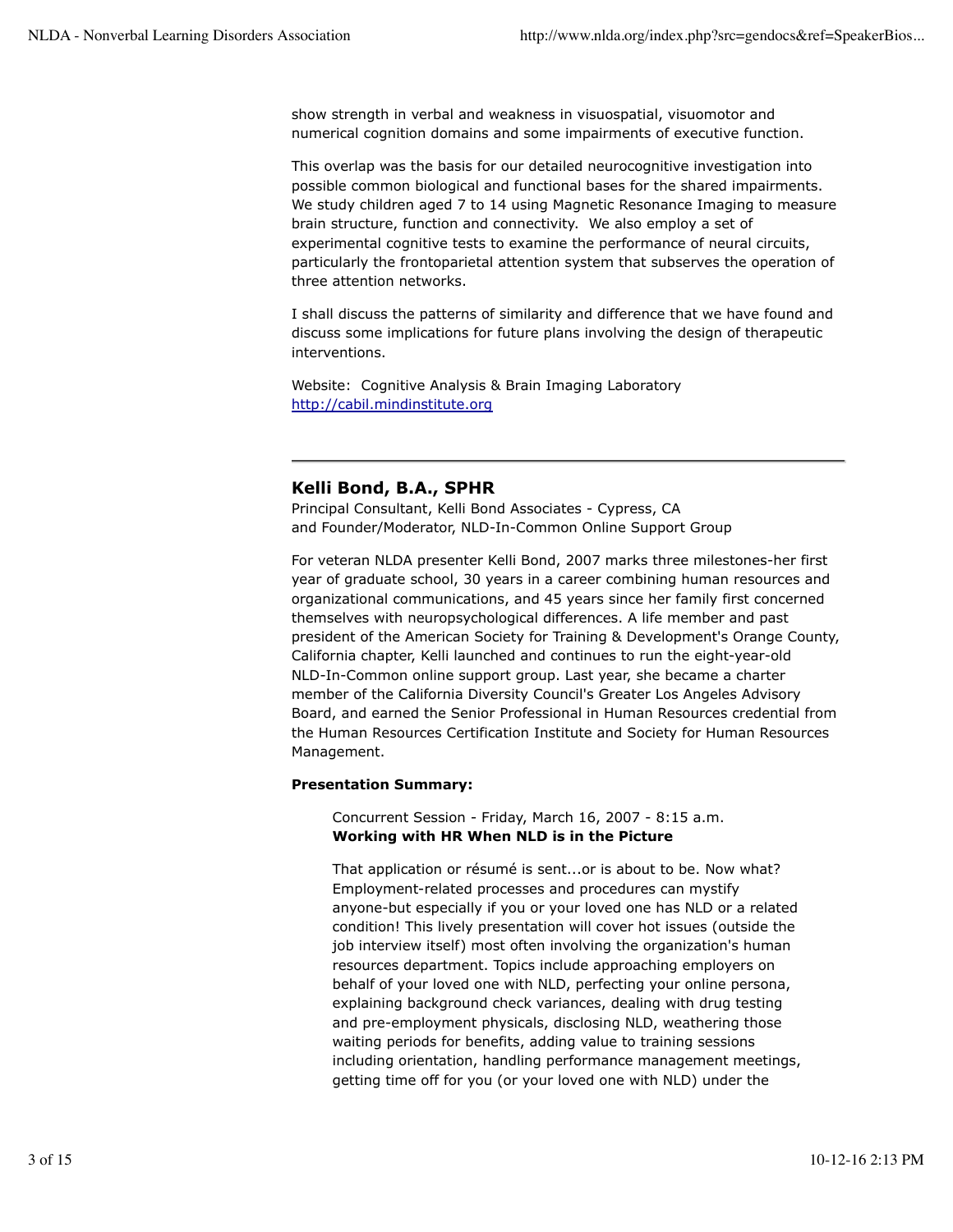Family & Medical Leave Act, working as a temp or contractor in the face of having NLD, and reporting different types of workplace matters.

## **Kathryn Stewart, Ph.D.**

Ph.D., Orion Academy, Moraga, California Clinical Psychologist PSY11563 350 Rheem Blvd, Moraga, CA (925) 377 - 0789 \* Fax (925) 377 - 2028

Dr Stewart is a clinical psychologist, specializing in child, adolescent and family therapy. She has a background in Special Education, as both a teacher and administrator and brings that experience to her clinical work. In clinical practice, Dr. Stewart worked for years in the area of diagnosis and assessment, particularly interested in the overlap between cognitive issues and psychological issues. The overlap between special education and psychology is what began her work with children with Nonverbal Learning Disability and Asperger's Syndrome, and in her clinical practice she specialized in working with children and families who struggle with Obsessive Compulsive Disorder, Tourettes and Attention Deficit Disorders.

In 2000 she founded a private high school in Moraga, California, the Orion Academy, dedicated to education and self-development for NLD and AS teens. Dr. Stewart's first book on NLD and Asperger's was released in March of 2002 titled, Helping Children with NLD or Asperger's Syndrome: A Parents Guide, by New Harbinger Press. She has a second edition of that book due in 2007 updating her previous work and a second volume focusing on adolescent issues for the As and NLD population and the transition to college and work. She is a frequent speaker for parent and professional conferences, an adjunct professor at The Wright Institute in Berkeley and teaches a graduate course for UC Berkeley Extension Educational Therapist certificate program on Neurocognitive Disorders and various courses on child treatment and neurocognitive disorders. She is past board member of the Contra Costa Psychological Association and the California Psychological Association MCE (Mandatory Continuing Education) program. She lives in Walnut Creek California with her husband, two children and her German Shepherd, Maya.

### **Presentation Summary:**

**Anxiety Disorders among Adolescents with Asperger's Disorder and Nonverbal Learning Disorder - Effects on Social and Academic Functioning, Implications for Interventions**

Kathryn Stewart, Ph.D., Orion Academy, Moraga, California

Management of anxiety is often overlooked in the treatment and education of children and teens with Asperger's Syndrome and Nonverbal Learning Disorder. Although frequently mentioned as affecting the successful outcome of interventions, few studies look at prevalence of anxiety disorders in this population and program interventions addressing anxiety. Given that other authors suggest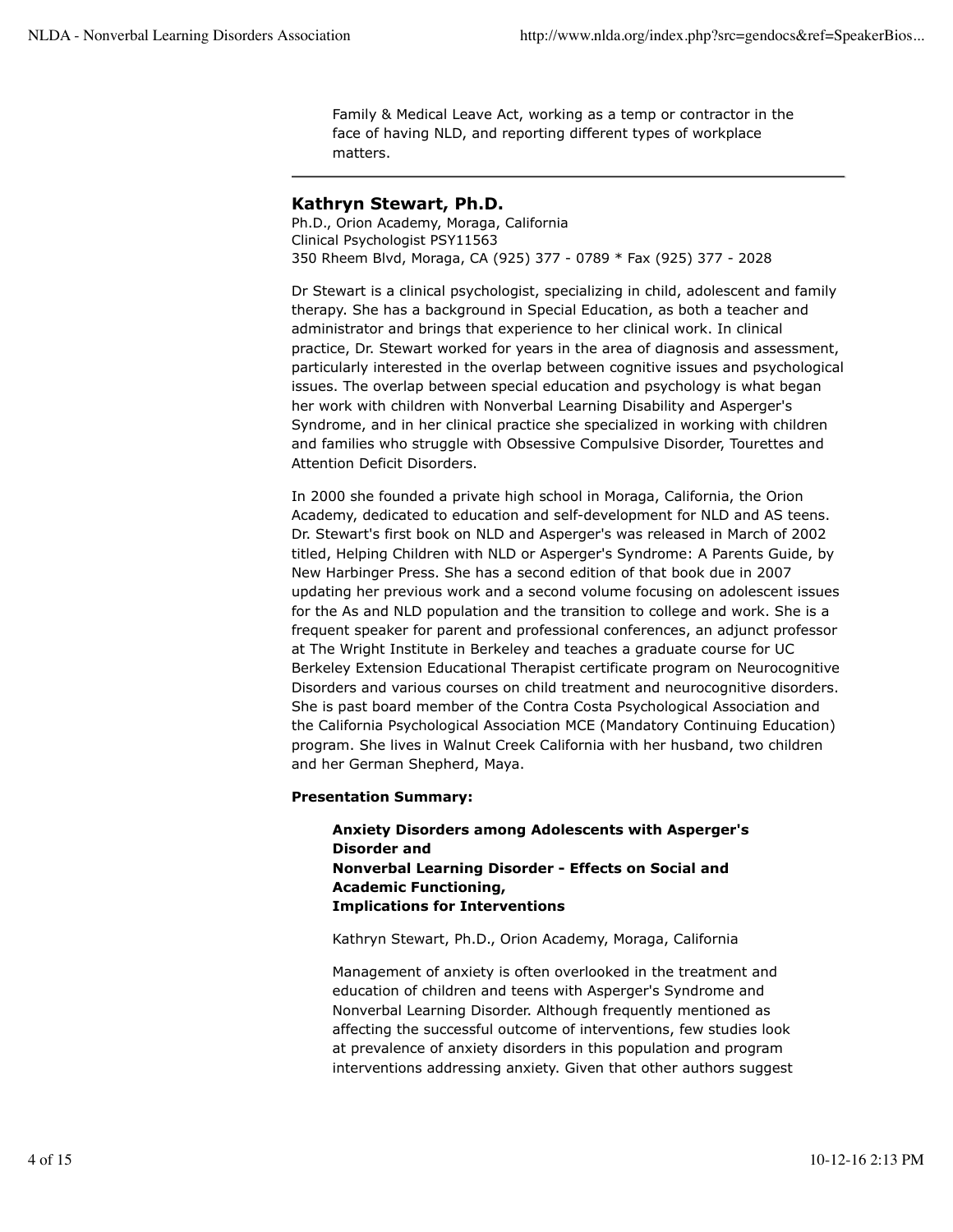that anxiety disorders effect 20% of all children and teens at some point in their lives (Vasa and Pine, 2004), and that the number of children with AS and NLD is a growing segment of the population, the effects of anxiety on this population of students are worth further investigation and treatment planning.

This presentation will include a review of research on anxiety in the Asperger's and NLD population in general, discussing the issue of Information Processing Deficits as both central to these disorders and to the susceptibility to anxiety disorders. Participants will review the effects on social and academic functioning of both the neurocognitive disorders and the anxiety, looking at the overlap and amplification effects. We will include information from our work at the Orion Academy, a school founded by Dr. Stewart in 2000 designed to provide a specialized high school environment for students with neurocognitive disorders. Our experiences at Orion led to the development of school based anxiety treatment interventions and a research study to collect data on the reality of anxiety disorders in this population of students. The presentation will present a pilot program for anxiety management with teens and data from the preliminary study looking at rates of Anxiety Disorders among adolescents diagnosed with Asperger's Syndrome or Nonverbal Learning Disorder.

## **Susan P. Koniak**

Susan P. Koniak is a professor at Boston University School of Law and the founder and President of Sarah's Place, a nonprofit organization dedicated to helping and understanding those whose minds work differently.

She has written many articles on the law governing lawyers as well as articles on class actions, constitutional law, administrative law and the norms of private groups and organizations. She is the author of several books, including The Law and Ethics of Lawyering, a leading textbook used in over 100 law schools. After Enron's collapse, the Senate Judiciary Committee called her to testify on the responsibilities of lawyer whose corporate clients are engaged in fraud or other wrongdoing. She has also testified on the conduct of plaintiffs' lawyers in class actions before the House Judiciary Committee. Professor Koniak taught constitutional law for many years and has also taught courses in criminal law, criminal procedure, white collar crime and jurisprudence. For two years, Professor Koniak taught ethics in corporate and government institutions and white collar crime at Yale's School of Management. She has been a visiting professor at Cornell and Harvard Law Schools, and has taught courses at numerous other law schools, including Georgetown and Yale. She has served as an expert witness and is regularly consulted by lawyers, judges and business entities on matters of legal and judicial ethics and corporate governance. She is a graduate of Yale Law School and New York University.

Susan was born with a different brain, which would easily classify her as "learning disabled," but she prefers to think of herself as lucky and happy to be who she is.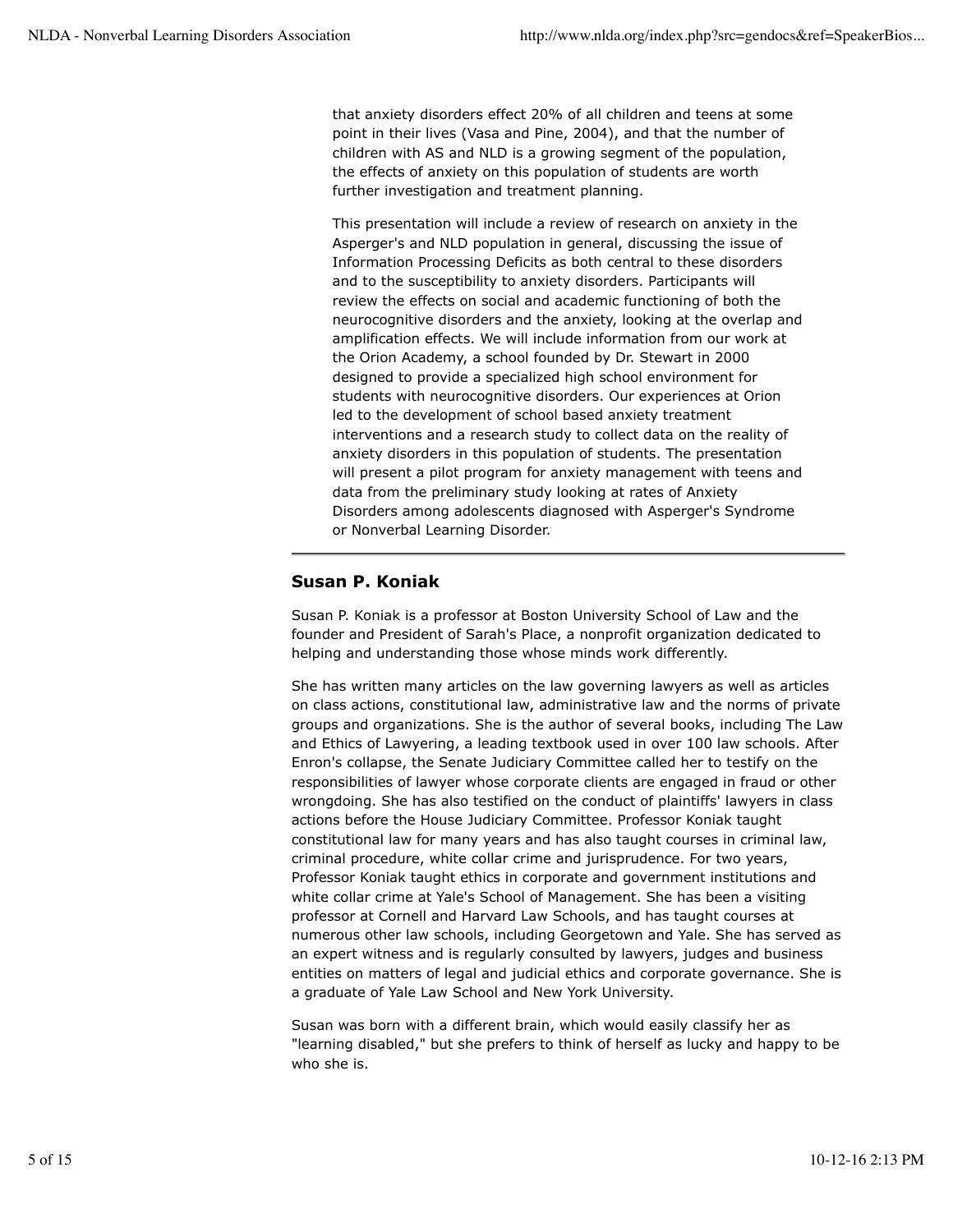#### **Presentation Summary:**

#### **Navigating on the Moon**

The world is constructed and run by people without NLD-like brains. For the rest of us, managing in that world is like navigating on the moon.

It can be done. And this talk will present strategies that the astronaut and the support team (back at Houston, mission control) can adopt to facilitate not just walking on the moon, but leaping and running-not just "getting by" but triumphing over.

Susan, a graduate of Yale Law School, an accomplished author and a professor of law herself, has severe cognitive deficits in all the typical NLD domains. She will share just how she found what she calls, "the other way round" to succeed in a world that was made for and by so-called normal folks. How she learned to define herself into taking other people's definitions and how she came to glory in her differences.

## **Stephanie Madrigal MA, CCC-SLP**

Center For Social Thinking Inc., San Jose,CA

Stephanie Madrigal received her Bachelors and Masters Degree in Speech Pathology from San Jose State University. She has worked as part of the team at Michelle G. Winner's Center For Social Thinking Inc., in San Jose, for over five years. The Center provides a range of services including social thinking groups, assessments, consultations and trainings for clients ranging from ages 3- adulthood.

She is currently the lead therapist and clinical manager and her responsibilities include: leading many of the social thinking groups, scheduling groups at the clinic, off-site observations and consultations, school district trainings, assessments, conducting full-day workshops and training other professionals that participate in the Mentorship Trainings at the Center. She is a very creative therapist incorporating her broad knowledge of therapeutic processes with humor and fun to impart information to her students. She is innovative in creating new materials for use in therapy and creating a warm and friendly rapport with her students and their families

Her related experience, prior to working at this Center, included 4 years as Lead Therapist at PACE, a non-public school for students with autism. Her caseload at PACE included working with students on the autism spectrum, including those with Asperger's Syndrome, students with learning disabilities and behavioral challenges. In addition, her role included assessment and treatment, consultation with staff, staff training and supervision of other therapists and staff.

Stephanie's role has also recently expanded to product development and she is currently working on a story and curriculum entitled, Superflex- A Social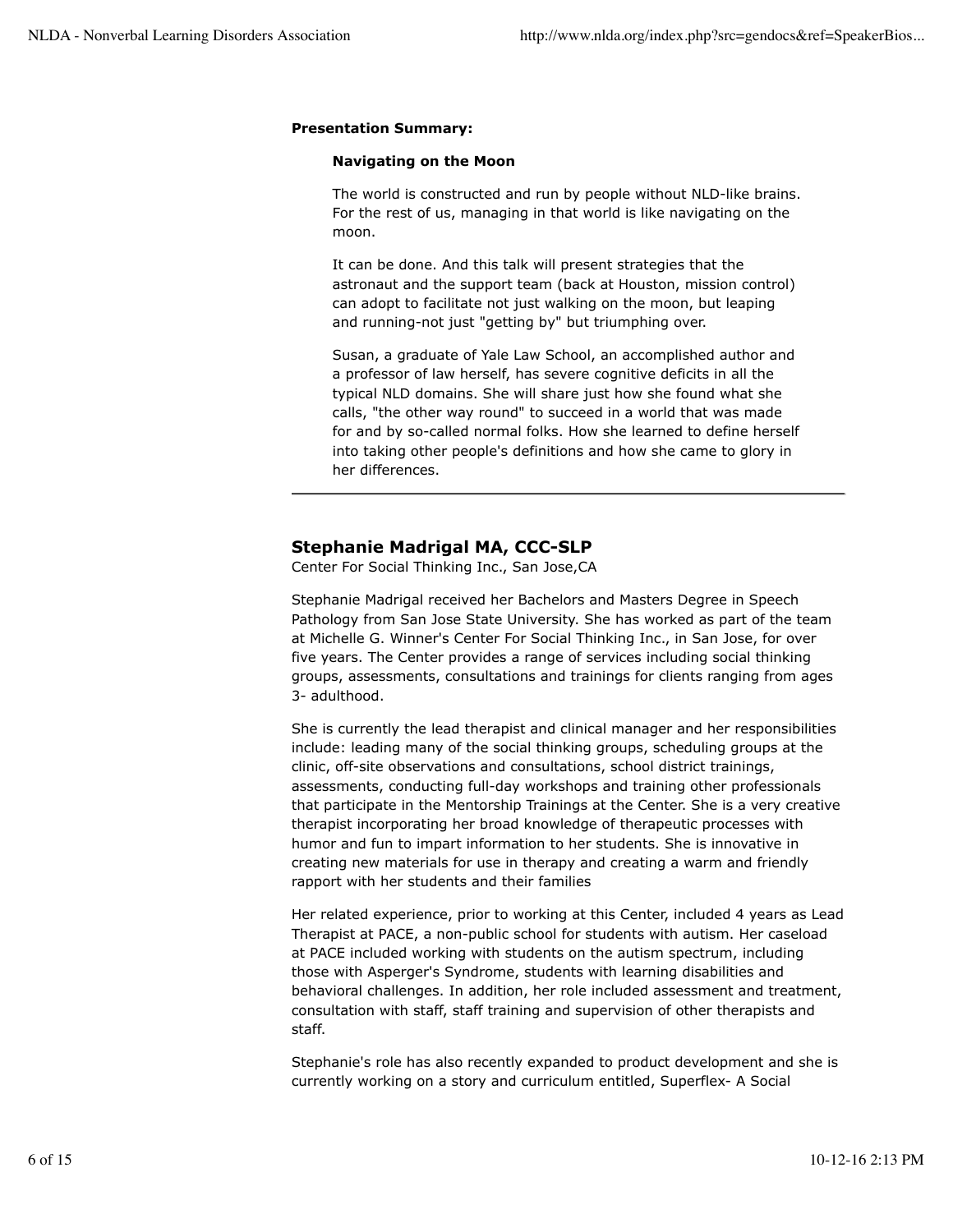Thinking Superhero! With the curriculum students will learn about flexible thinking and have the opportunity to become their own Superhero-Superflex. The story and curriculum will provide students and therapists fun and motivating lessons to explore social expectations, behaviors and ways to develop strategies to help Superflex defeat the ever-present Team of Unthinkables (Rock Brain, Topic Twister Meister, Mean Jean etc.). The Team of Unthinkables represent the challenging behaviors these students typically struggle with.

### **Presentation Summary:**

## **Title: Superflex©-A Social Thinking Superhero Curriculum A Fun and Motivating Way to Explore Social Thinking and Behavior**

This presentation will provide the social thinking therapist, teacher or parent with fun and motivating lessons for elementary and early middle school children, who present with social cognitive deficits. The curriculum allows for the children to explore social thinking while increasing their knowledge of social expectations, increase their awareness of the their own behavior and ways to develop Superflexible strategies to defeat the often present Team of Unthinkables (Topic Twister Meister©, Rock Brain©, Brain Eater© etc...) whom represent behaviors our students are often challenged by.

## **Bonny J. Forrest, JD, Ph.D.**

Director of Clinical Centers, Loyola University Dr. Forrest is a licensed psychologist in Maryland, the District of Columbia, and New York

After completing her undergraduate degree in Criminal Justice and Sociology at Purdue University, Dr. Forrest attended law school at Indiana University. She was a practicing attorney on Wall Street for over a decade. Dr. Forrest returned to school at Columbia University where she received her Ph.D. in psychology, with a specialization in Neuropsychology.

She trained at Montefiore Medical Center, Albert Einstein School of Medicine and NYU Medical Center to gain further knowledge and experience with children and adolescents. She completed a clinical internship at the Yale Child Study Center and Yale School of Medicine, Department of Neurology, specializing in Pediatric Neuropsychology. Additionally, Dr. Forrest pursued further training and experience in pediatric neuropsychology, brain imaging, research and psychiatric treatment issues, through a two-year postdoctoral residency at Columbia University and the National Institutes of Mental Health.

Following this extensive education and training, Dr. Forrest directed the eight specialty clinics in speech, education, pastoral counseling and psychology of the Loyola Clinical Centers, and she currently teaches courses in group therapy and treatment. She has been in private practice since 2001. Her current research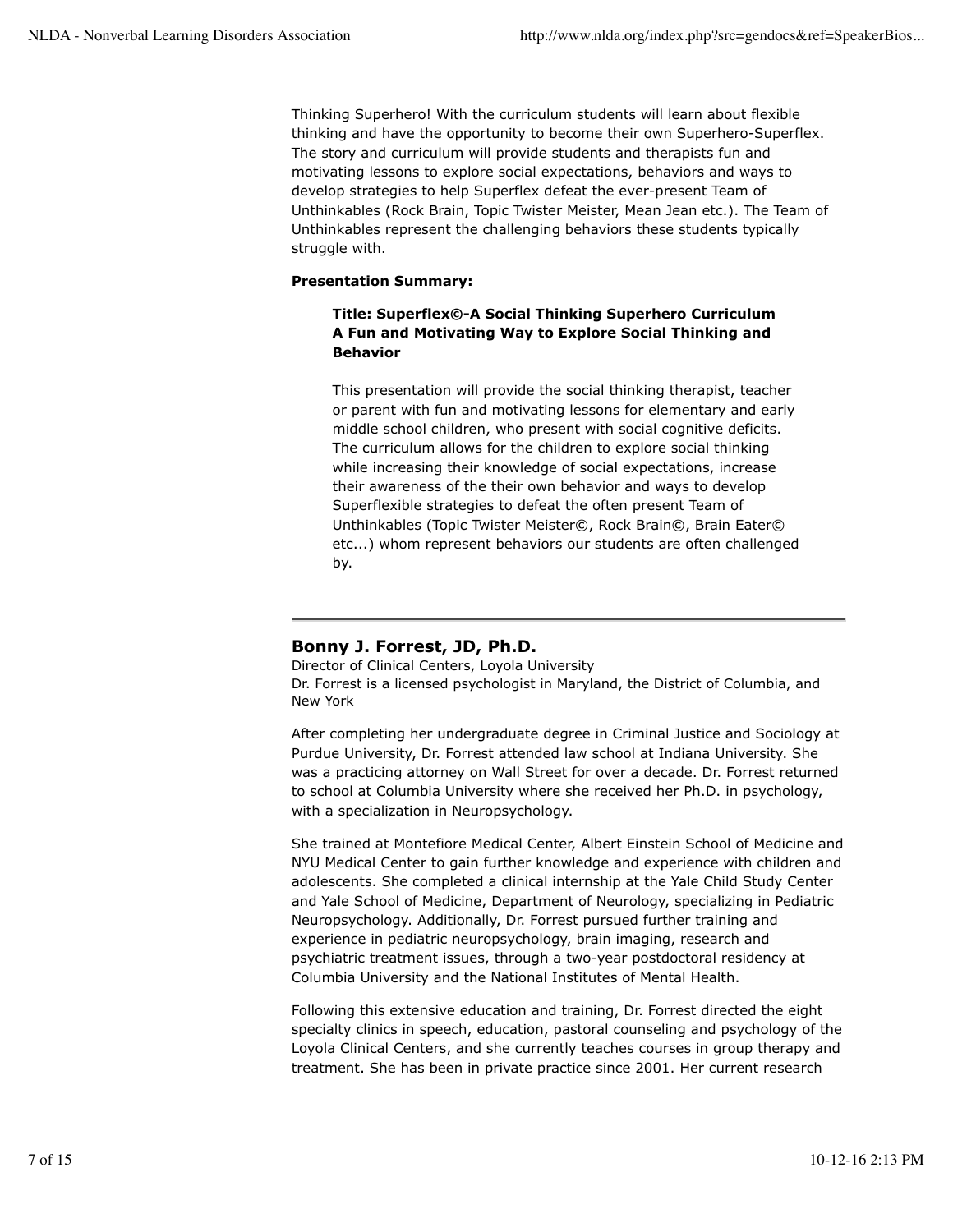projects include: 1) development of a neurocognitive and social emotional screener for use in the schools, and 2) assessment of girls adjudicated as delinquent for learning and social emotional issues.

Dr. Forrest is an active member of the American Psychological Association (APA), APA's Division 40 - Clinical Neuropsychology (Scientific Advisory Committee), and the International Neuropsychological Society (INS).

She is a guest reviewer for Child Neuropsychology and The Journal of Law and Public Policy. Dr. Forrest has published articles in peer-reviewed journals, authored book chapters, and has presented at national conferences about social development, executive function, and related issues in children. Additionally, she has lectured on issues relating more broadly, to access for legal and mental health services and serves as an expert witness. www.optimalmentalhealth.com

### **Presentation Summary:**

## **Nonverbal Learning Disabilities: Diagnosis and Intervention in the Context of Other Right Hemisphere Disorders**

This presentation will discuss the current state of diagnosis in light of other right hemisphere issues (e.g., autism spectrum disorders or hyperlexia) and how the diagnosis relates to interventions. We will emphasize interventions as they may be infused in the classroom and empirically validated therapies.

Dr. Forrest is a licensed psychologist in Maryland, the District of Columbia, and New York. She completed additional training and coursework to become a clinical neuropsychologist who helps children, adolescents, and adults.

## **Janyce Lastman LL.B.**

Director: The Tutor Group Education Consultation, Advocacy and Case Management Toronto, ON Canada.

Janyce Lastman LL.B., Director, Education Consultant, Case Manager

After winding down a very busy personal tutoring service, Janyce Lastman founded The Tutor Group in 1979, and remains its Director. As an Education Consultant and Case Manager for families of At Risk, High Risk or Special Needs youth, Janyce has advised parents and professionals on appropriate school placements for 20+ years. Very familiar with local private and public school options, Janyce is known for her unique expertise in matching hard-to-serve children or those with atypical learning, personal or lifestyle needs, to just the "right" program, whether it is locally or internationally located.

She holds a law degree from Osgoode Hall, and maintains an active interest in education law matters and children's rights. Janyce regularly leads courses and seminars for parents, public interest groups and educators on a variety of issues; she has spoken on the topic How to Choose a School itself almost 100 times. She is the author of two books, along with numerous articles, guides and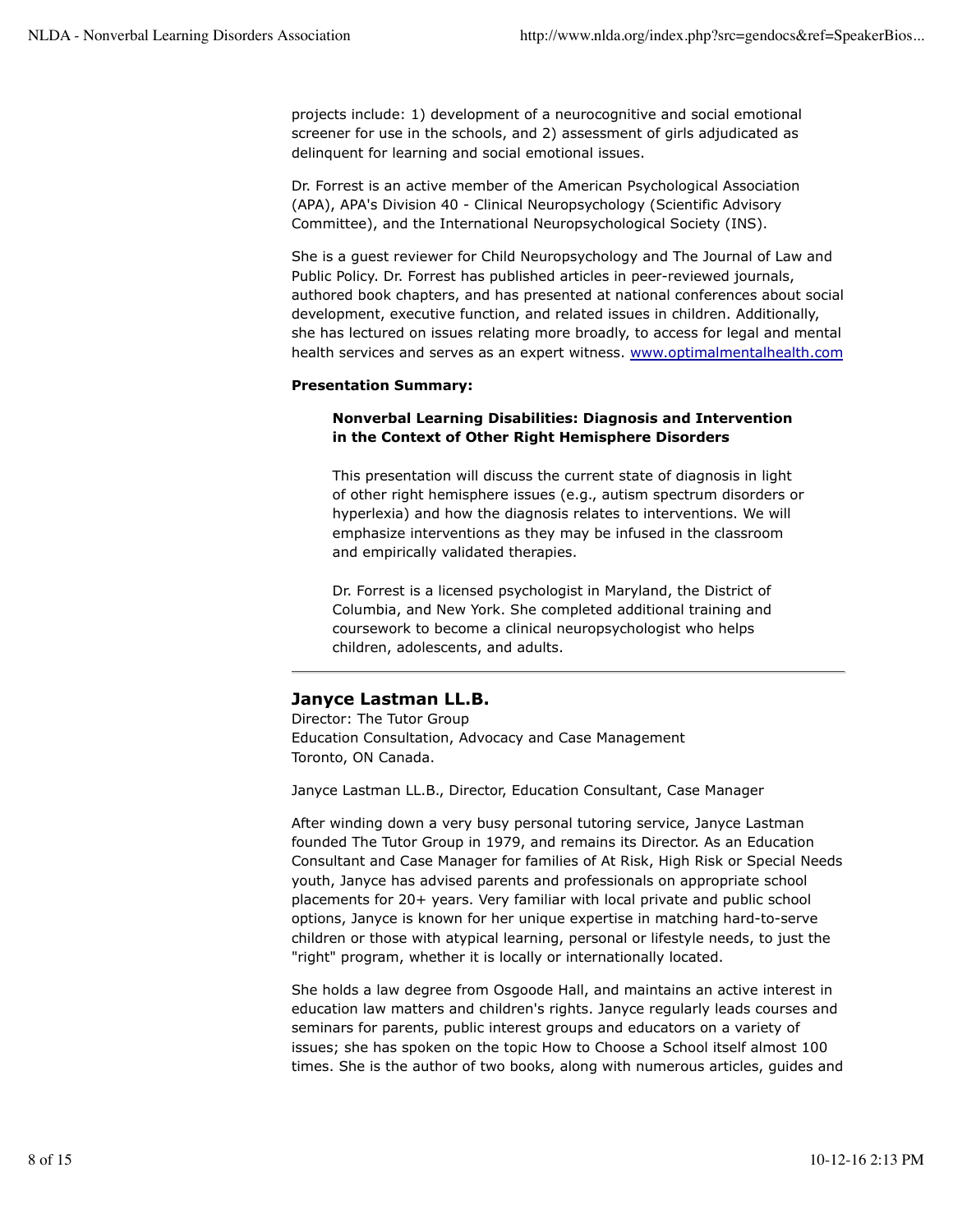curriculum packages. Active in many education and parenting organizations, Janyce is a former director of The Canadian Association of Toy Libraries and Parent Resource Centres. She founded and was Shows Coordinator for SchoolsExpos '92 through '95, an education fair and symposium for families and educators. She co-founded the Canadian Hyperlexia Association in 1995 and remains active within this area.

Janyce makes a point of seeing a few students individually each year for either intensive remediation or enrichment, as well as within her popular Test Tips and Hands-On Test Practice Programs. Older students often return seeking SAT, LSAT, MCAT, GMAT and other post-secondary Test Prep. Janyce also teaches in-school mini-courses in Test Taking, Organizational and Study Skills (Grades 4 - 10) at several Toronto-area schools each year.

When not speaking, writing, instructing students or supervising TTG's tutors, Janyce tries to stay current with these fast-changing times and issues via her son Noah, now 16. Her other interests include writing and reading for pleasure, shopping for bargains, genealogy, linguistics, travel and visiting classrooms and model schools around the world.

The Tutor Group, 3266 Yonge Street, Box 1829, Toronto ON Canada M4N 3P6 tel.(416)221-0018 fax(416)221-0057

### **Presentation Summary:**

#### Title: **Top Teen TIPS for High School**

This practical workshop focuses on "what really works" - or real strategies for real students with NLD, their family members and teachers. Learn a variety of simple and easy-to-implement tips and strategies to help teens cope with high school's escalating demands, whether academic, organizational, homework or social communication. Tips cover easing the transition from middle school, negotiating course selection rules and class timetables, tracking multiple test and assignment due dates, understanding differing teacher standards and confusing peer expectations, easing the transition to post-secondary planning... and more! This collection of real high school survival strategies for real teens with NLD may just make the high school years a bit easier for the adolescents in your life - as well as for yourselves. Teachers, other children's professionals and family members alike are welcome. A basic understanding of NLD issues and terminology is required.

## **Chris A. Zeigler Dendy, M.S.**

Author, speaker, and consultant

Chris A. Zeigler Dendy is an author, former educator, school psychologist and childrenâ $\epsilon^{\texttt{TM}}$ s mental health professional with over 40 years experience. She is also the mother of two grown sons and a daughter who have ADHD.

Her highly acclaimed books include: Teenagers with ADD and ADHD, 2nd edition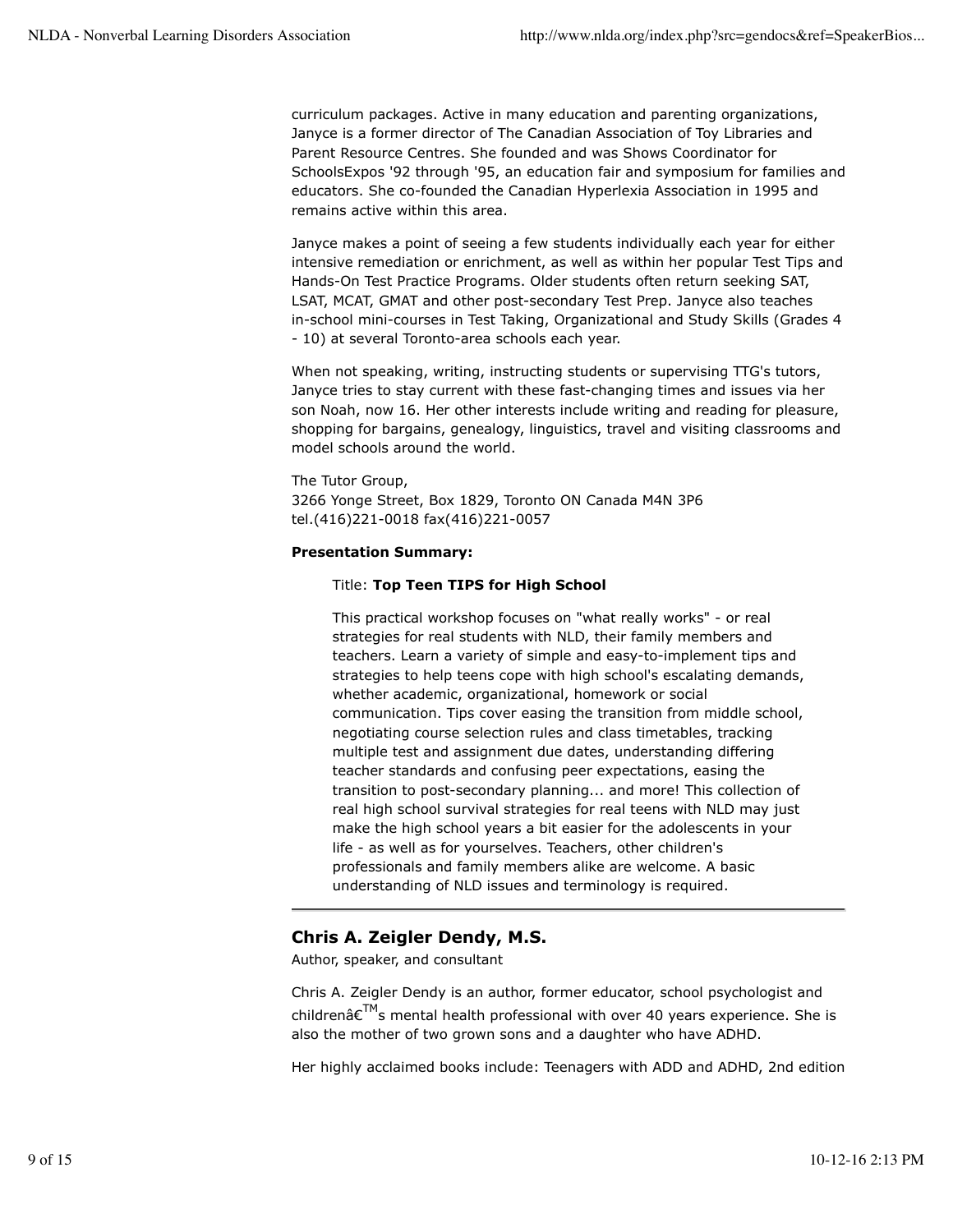(90,000+), Teaching Teens with ADD and ADHD, and A Birdâ $\varepsilon^{TM}$ s-Eye View of Life with ADD and ADHD, a teen survival guide she coauthored with her son Alex.

They have also produced two videos: Teen to Teen: the ADD Experience and Father to Father. She was also the lead author and editor for CHADDâ $\epsilon^{\rm TM}$ s Educatorâ $\varepsilon^{TM}$ s Manual on ADHD (2006).

She presents nationally and internationally on ADHD, LD, and Executive Function. She served on the national CHADD Board from 2001-2005. Ms. Dendy has also served on ADDA-SRâ€<sup>™</sup>s Advisory Board. Presently she and her husband are members of CHADDâ $\varepsilon^{TM}$ s Presidentâ $\varepsilon^{TM}$ s Council. She has also chaired her local mental heath board, plus was cofounder and clinical advisor for Gwinnett GA CHADD. She received CHADD's prestigious Hall of Fame Award in 2006 in recognition of her outstanding contributions to the field.

Tommy Dendy, Chrisâ€<sup>TM</sup> husband, will also present. Dendy is a 1964 graduate of the United States Naval Academy at Annapolis and a retired Senior V. P. of Rock-Tenn Co. Tommy and three other fathers are featured in the video: Father to Father: the ADD Experience.

Chris A. Zeigler Dendy, M.S. Author, speaker, and consultant Coming in 2007: a new dvd for children and teens by teens NEW! *A Bird's-Eye View of LIfe with ADD and ADHD Teenagers with ADD Teaching Teens with ADD and ADHD*

website: www.chrisdendy.com

## **Timothy J. Derning, PH.D., M.S.ED.**

Clinical and Forensic Psychologist in independent practice in Lafayette, CA.

Dr. Timothy Derning is a clinical and forensic psychologist in independent practice in Lafayette, CA. His specialization is neurocognitive and neurobehavioral disabilities, including learning disabilities, ADHD, Autism Spectrum/ Nonverbal Learning Disorder (NLD), Mental Retardation, and Fetal Alcohol Spectrum Disorder.

As a clinician Dr. Derning evaluates and treats children, adults, and families, especially those with unique learning styles. Dr. Derning's legal/criminal consultations involve the evaluation of defendants in criminal cases, often death penalty cases. Dr. Derning has a national practice and has been qualified as an expert in State and Federal courts in numerous California jurisdictions, as well as in New York, Georgia, Florida, Louisiana, Hawaii, Illinois, Arizona, Kansas, Missouri, Colorado, Nevada, New Mexico and elsewhere.

Dr. Derning was retained by Pillsbury, Madison & Sutro in class-action suits brought against the California Dept. of Corrections (1998), and the California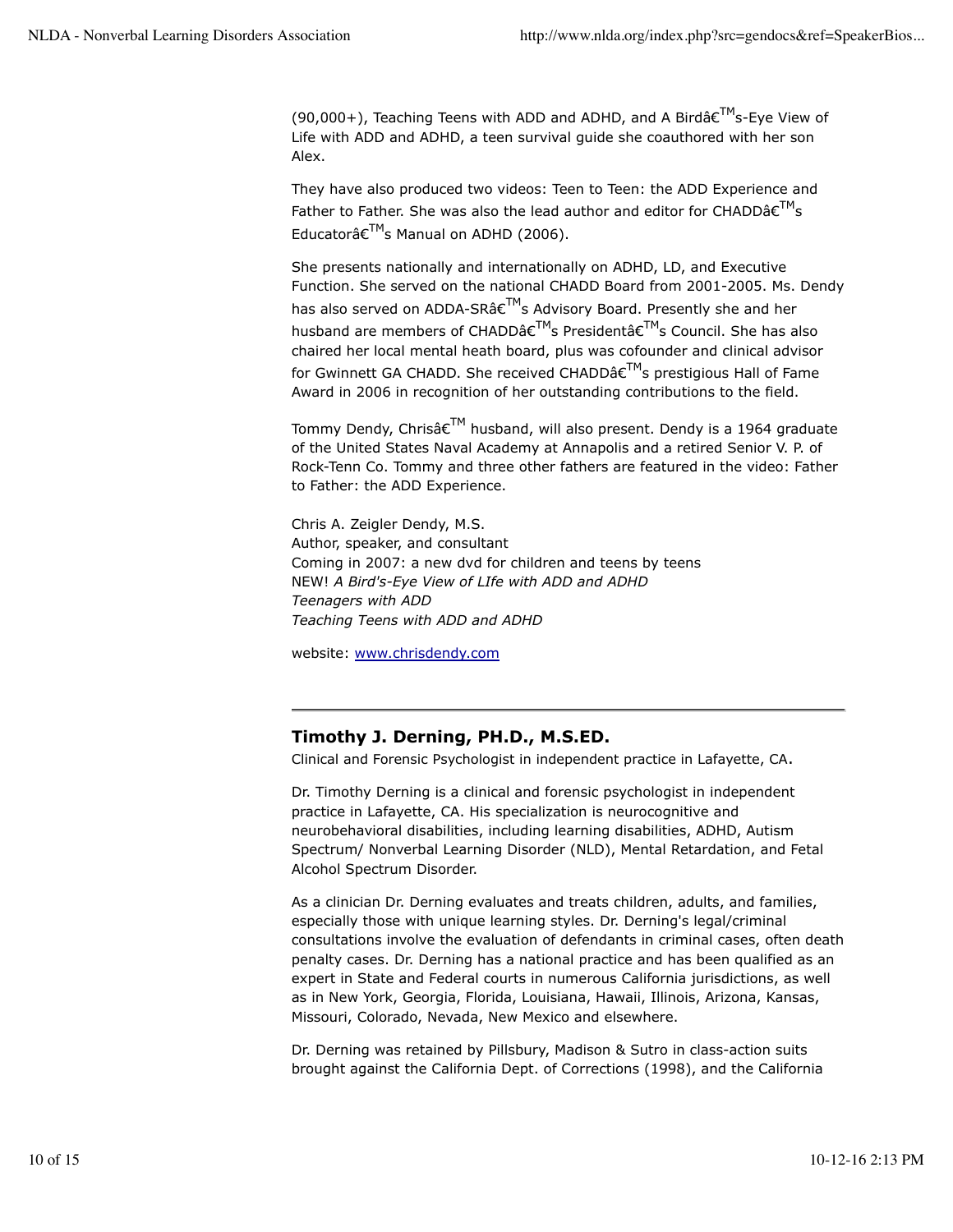Board of Prison Terms (1999) regarding identification and ADA accommodation of individuals with mental retardation. He served as an expert for CA legislators on mental retardation issues regarding California bill AB 1512, a bill to ban executions of the mentally retarded in California. Working with Temple University's Institute on Disabilities he helped to develop a training curriculum for mental health professionals regarding defendants with mental retardation. He was the mental retardation expert in the re-trial of Johnny Paul Penry in 2002.

He served as a member of Arc California's Task Force for Persons with Developmental Disabilities in the Criminal Justice System and currently serves on Arc's Fetal Alcohol Spectrum Disorder Task Force where he is the chairperson of the committee developing a White Paper on FASD for the statewide task force. Dr. Derning has written articles related to cognitive disabilities in the criminal justice system and has been quoted and interviewed for articles in the San Francisco Chronicle, New York Times, and MSNBC television, etc. He has conducted trainings and workshops for lawyers, mental health professionals, police officers, and parents at local and national conferences. Dr. Derning serves as a clinician and independent forensic expert.

## **Dianne Matthaei , M.S.**

Educational Therapist ARK Institute Tacoma Washington



Both as a parent and a professional educator, Dianne brings a wealth of experience to help understand the atypical learner. She:

Founded and directs Lighthouse Learning, LLC, which provides assessment and instruction to atypical learners of all ages. She is an ARK Institute of Learning certified Educational Therapist/Consultant.

Belongs to the Learning Disabilities Association, the

International Dyslexia Association, and the Association of Educational **Therapists** 

Teaches graduate courses through Antioch University on learning disabilities

Holds a Washington State Standard Teaching Certificate K-12th grade

Provides workshops for teachers on how the atypical learner can serve as a guide to effective instruction in the classroom

Graduated magna cum laude from Whitman College with a degree in Psychology

#### **Presentation Summary:**

MATHEMATICS: Effective Strategies for Students with Nonverbal Learning Disorders

Educators and parents need to know and understand research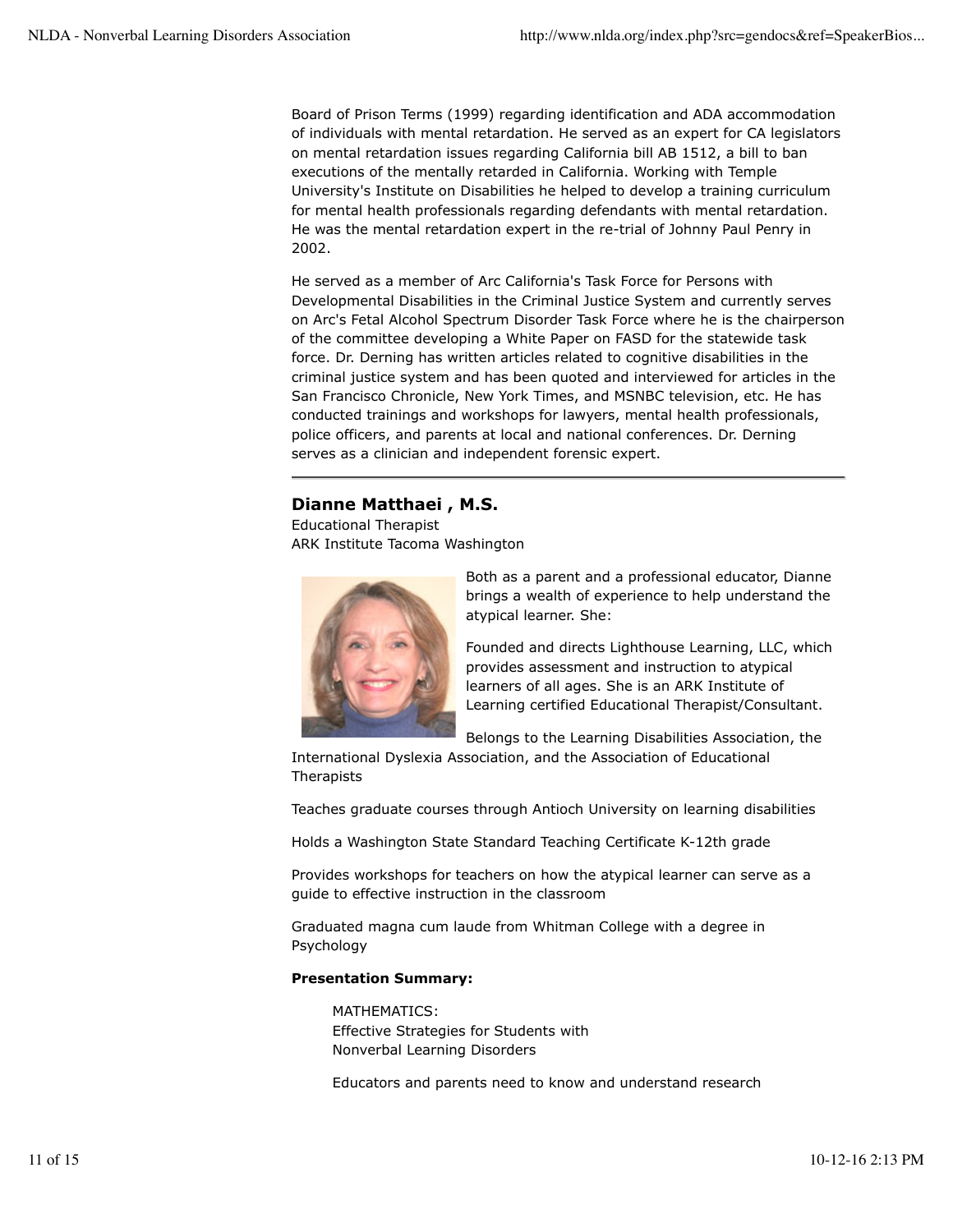based, multi-sensory strategies designed to help students with a Nonverbal Learning Disorder attain mathematical competency as quickly as possible. This seminar presents a number of such practical strategies, such as "picture noting" and "scripting." This seminar will give participants more tools as well as the theoretical basis for math intervention that is systematic, creative, and effective.

## **Meryl Lipton, M.D., Ph.D**

Director Rush Neurobehavioral Center, Chicago Ilinois



Behavioral/School Pediatric Neurologist Executive Director, RNBC Assistant Professor of Pediatrics

Education and Training: University of Minnesota Pediatric Neurology Residency University of Minnesota Pediatric Residency Medical College of Wisconsin MD University of Minnesota PhD, Educational Psychology Yeshiva University MS, Special Education Queens College of the City University of New York BS, **Education** 

Areas of Expertise:

Diagnosis, treatment, and neuropharmacology of children with neurobehavioral disorders Children with social emotional learning disorders such as NLD, Aspergers, etc.

Research

Delineation of social emotional learning disorders

Websites: www.rnbc.org

### **Presentation Summary:**

The Social Emotional Learning Framework (SELF): A way to enhance understanding and focus interventions.

The Social Emotional Learning Framework or SELF is presented as a possible way to help refocus clinical and research efforts regarding children with NLD and other brain based social emotional learning disorders (BB-SELD). Rather than primarily being concerned with delineating differences among BB-SELD children, the SELF, instead, emphasizes their shared difficulties in processing social emotional information. More specifically, the SELF describes (1) a possible set of brain based social emotional processes; (2) currently available ways to assess social emotional learning strengths and weaknesses. and (3) a variety of strategies for intervention.

## **Carol Stockdale Ed.D.,**

Director of the ARK Institute of Learning, Tacoma Washington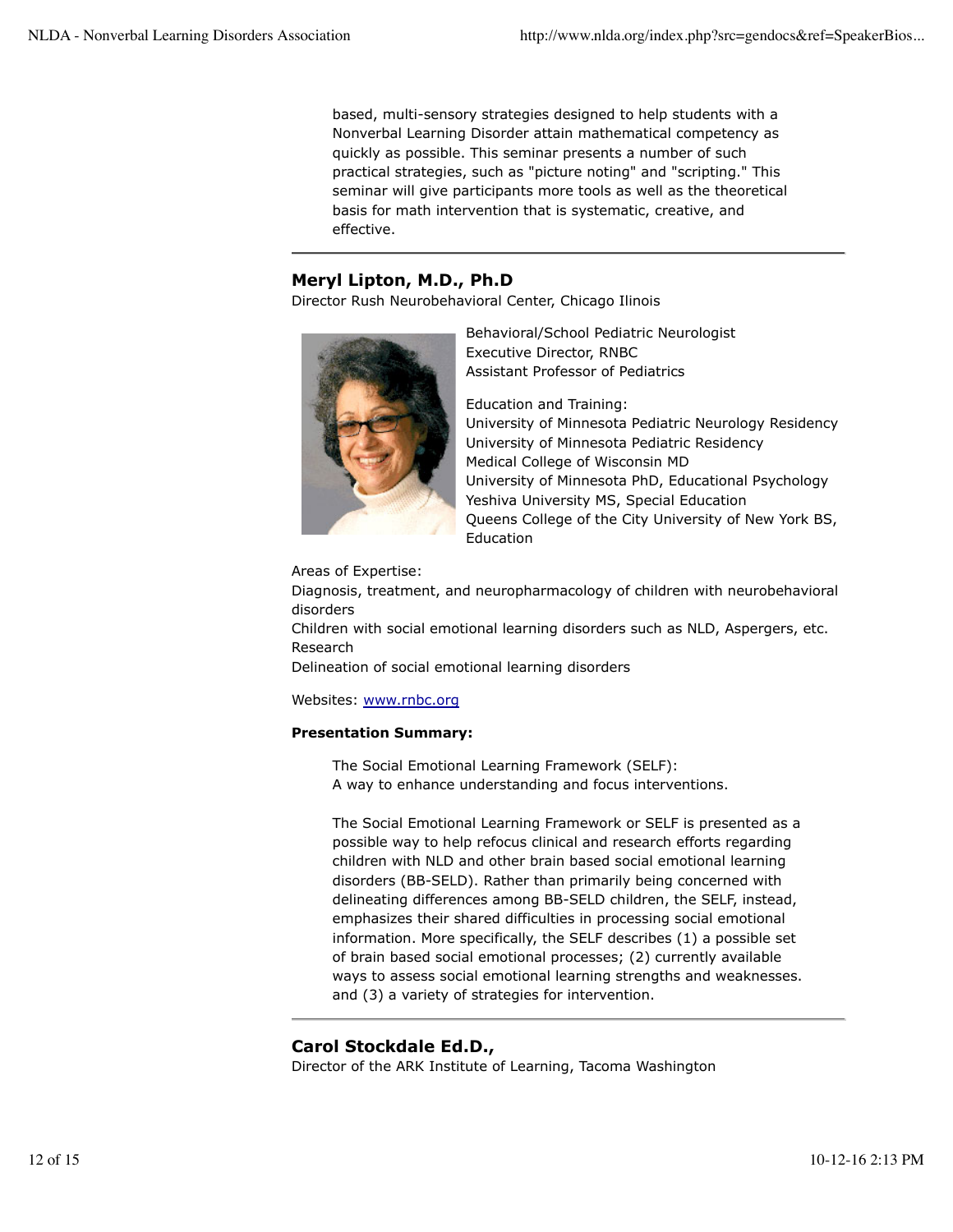

**Presentation Summary:** Co-Presenters: Stockdale & Berg

Building Blocks for Success: Adaptive Strategies for Students with NLD

Descriptor: The speakers will use case studies from their clinical practices to help participants develop (1) an understanding of the root causes of specific learning challenges and (2) strategies designed to strengthen spatial and imaging skills needed for learning. A framework for designing appropriate interventions will be shared and

discussed.

## **Michele Berg, Ph.D**

Ph.D inSpecial Education Founder, director of the Center for Learning Disabilities, Topeka, KS Topeka Kansas



## **Presentation Summary:**

Co-Presenters: Stockdale & Berg

Building Blocks for Success: Adaptive Strategies for Students with NLD

Descriptor: The speakers will use case studies from their clinical practices to help participants develop (1) an understanding of the root causes of specific learning challenges and (2) strategies designed to strengthen spatial and imaging skills needed for learning. A framework for designing

appropriate interventions will be shared and discussed.

## **Rose Nguyen, M.S**

Career Consultant San Jose State University Workability IV Program

Presenter's Bio: Rose Nguyen has worked in the student services field for over 10 years and is a passionate advocate of students in higher education. She has experience in academic advising, internship development, and career counseling in both the university and community college milieu. Rose holds a Master's degree in Counseling, specializing in Career Development from CSU, Sacramento and a Bachelor's degree in Exercise Science from UC Davis. Presently working as a Career Consultant serving students with disabilities and the College of Engineering, she continues to develop creative approaches to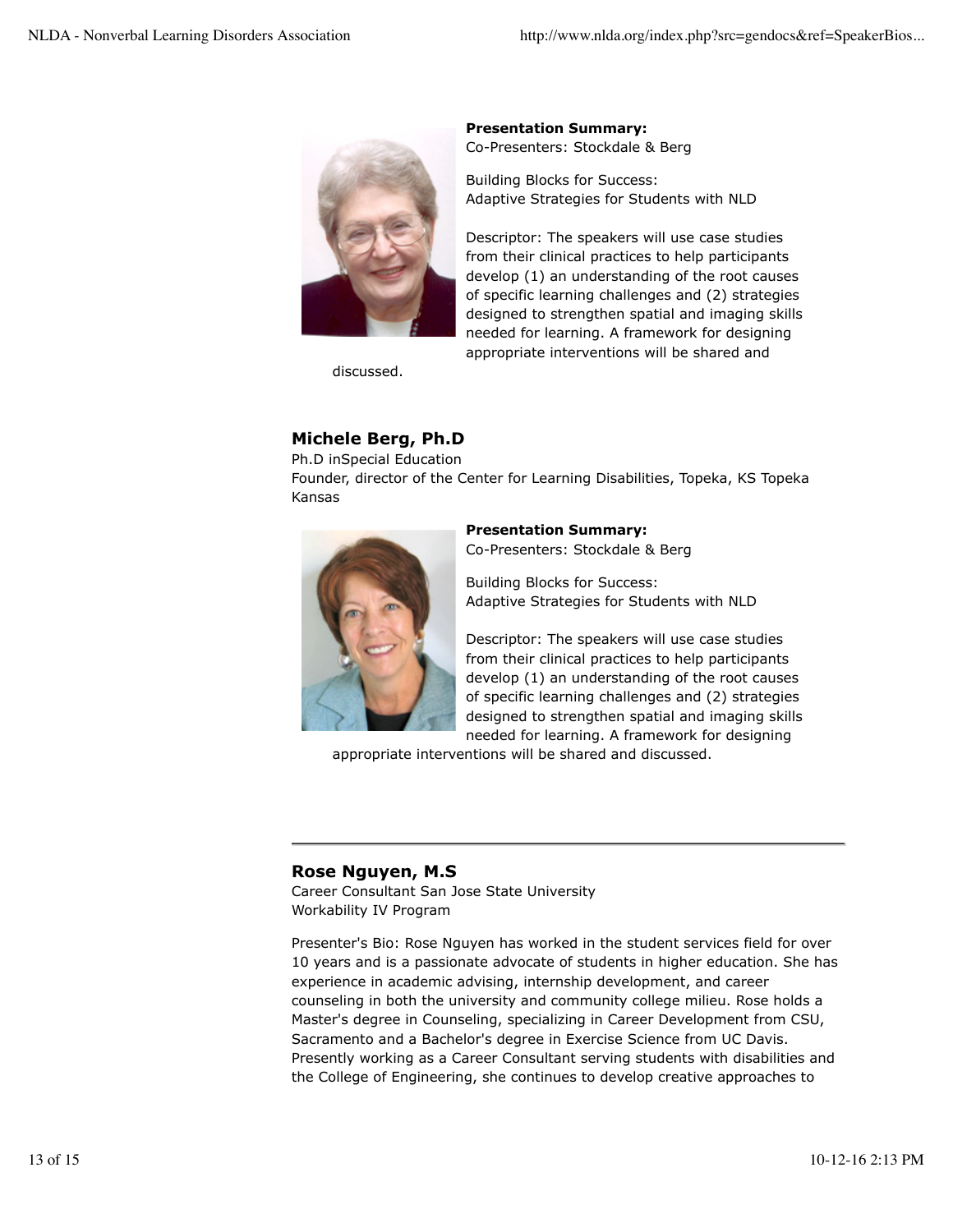career development while facilitating workshops and employment searches.

#### **Presentation Summary:**

#### **Success Tips for Navigating College with NLD**

Learn about tips for succeeding in college with a Non-verbal Learning Disability. Understand and make the most of the resources in your college and community.

A partial list of our esteemed presenters:

## **Keynote Speaker**

**Joseph Palombo, M.A.** is a Clinical Social Worker, Founding Dean and faculty member of the Institute for Clinical Social Work in Chicago. Staff member Rush Neurobehavioral Center, Chicago.

#### **Timothy J. Derning, PH.D., M.S.ED**

Clinical and Forensic Psychologist in independent practice in Lafayette, CA.

#### **Kelli Bond, B.A., SPHR**

Principal Consultant, Kelli Bond Associates - Cypress, CA and Founder/Moderator, NLD-In-Common Online Support Group

# **Stephanie Madrigal MA, CCC-SLP**

Center For Social Thinking Inc., San Jose,CA

#### **Bonny J. Forrest, JD, Ph.D.**

Dr. Forrest is a licensed psychologist in Maryland, the District of Columbia, and New York

#### **Janyce Lastman LL.B.,**

Director: The Tutor Group Education Consultation, Advocacy and Case Management Toronto, ON Canada.

**Susan Koniak, Esquire,** Founder and President of Sarah's Place

**Dianne Matthaei , M.S.** Educational Therapist ARK Institute Tacoma Washington

**Meryl Lipton, M.D., Ph.D** Director Rush Neurobehavioral Center, Chicago Ilinois

**Carol Stockdale Ed.D.,** Director of the ARK Institute of Learning, Tacoma Washington

**Michele Berg, Ph.D** Ph.D inSpecial Education Founder, director of the Center for Learning Disabilities, Topeka, KS